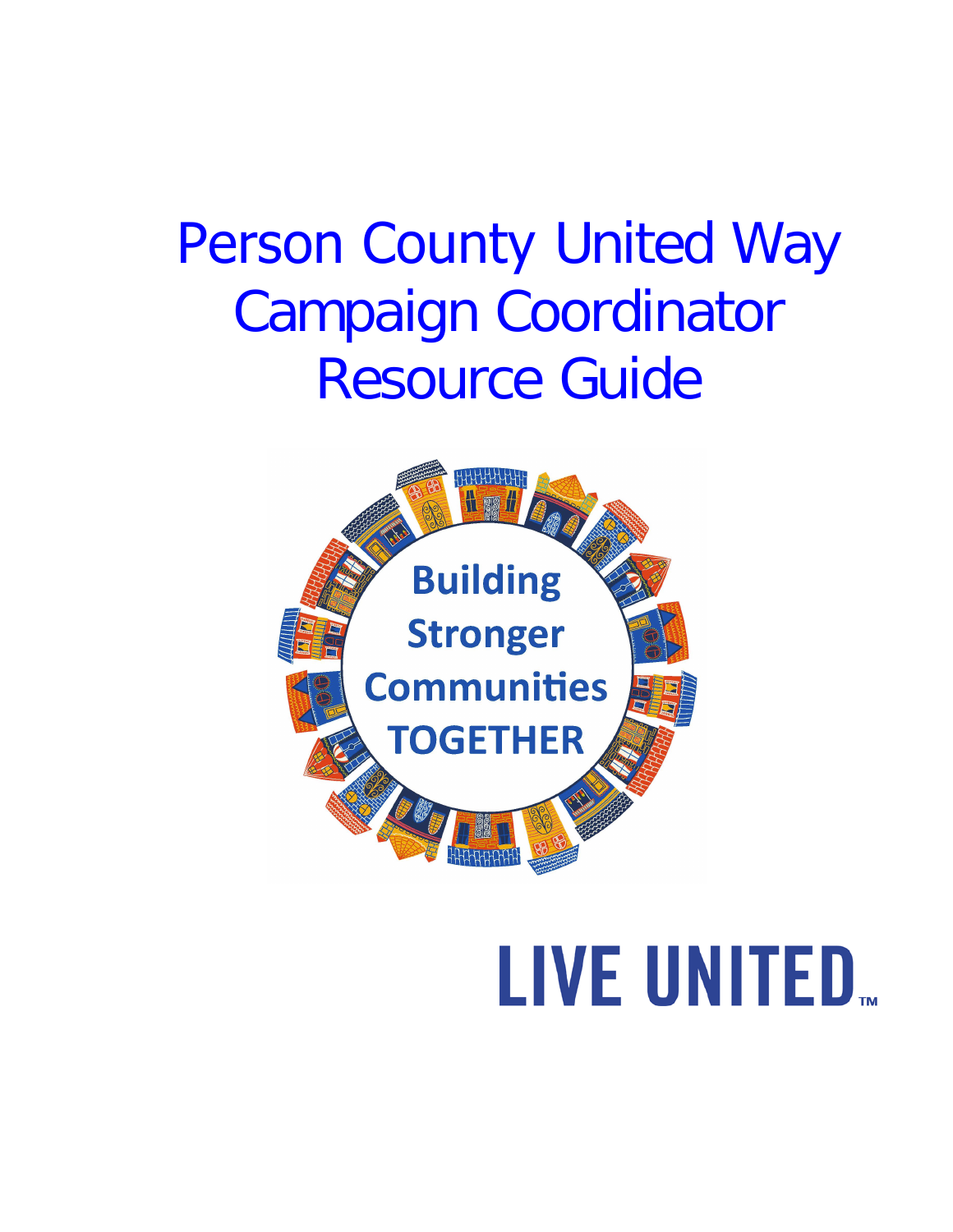# **Coordinators Matter**

Congratulations – and Thank You – for becoming a Person County United Way Employee Campaign Coordinator!

Being a Coordinator means spending time distributing materials, organizing events, and spreading the United Way message. As you utilize many resources to conduct your campaign, we hope you will also experience some direct benefits:

- Become more connected to the people in your company.
- Strengthen relationships with your co-workers.
- Demonstrate your leadership skills.
- Network with others in the community through United Way events.
- Have some fun!

Whether this is your first time as a Coordinator or you have coordinated your campaign multiple times, this handbook will help you get the most out of your campaign. Just follow the steps for conducting a successful campaign, and you are guaranteed to have a great campaign.

Being an Employee Campaign Coordinator is crucial to the success of United Way. Without you, we could not fund the programs that provide needed services in our community. When you reach out a hand to one, you influence the condition of all. That's what it means to LIVE UNITED.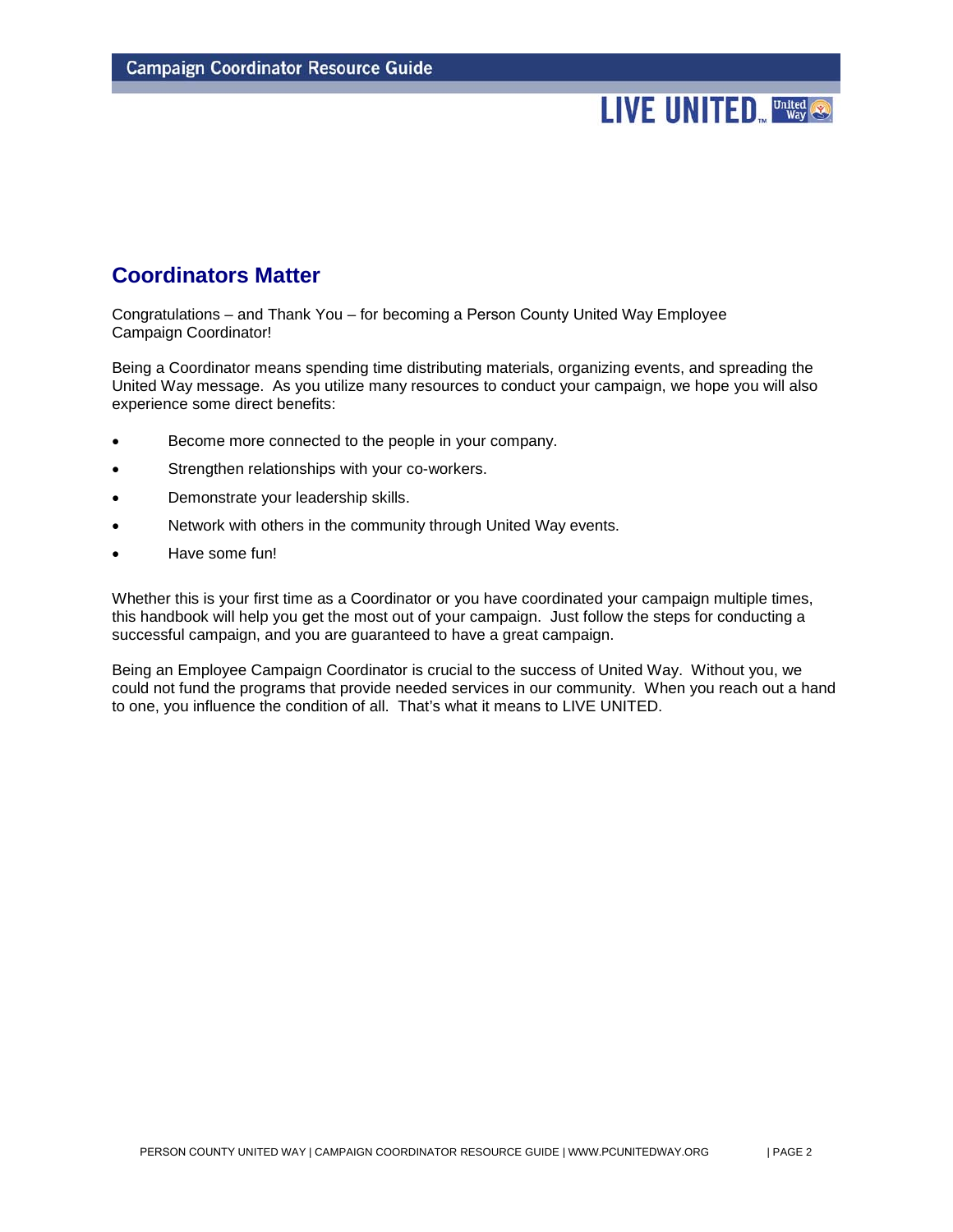# LIVE UNITED<sub>w</sub> United **Co.**

# **Table of Contents**

| What does an Employee Campaign Coordinator do? | Page 4       |
|------------------------------------------------|--------------|
| Steps to a Successful Campaign                 | Pages 5-7    |
| Why United Way                                 | Page 8       |
| Strategies to Grow Your Campaign               | Pages 9 & 10 |
| Fun Campaign Ideas                             | Page 11      |
| Tools You Can Use                              | Page 12-13   |
| <b>Frequently Asked Questions</b>              | Pages 14-15  |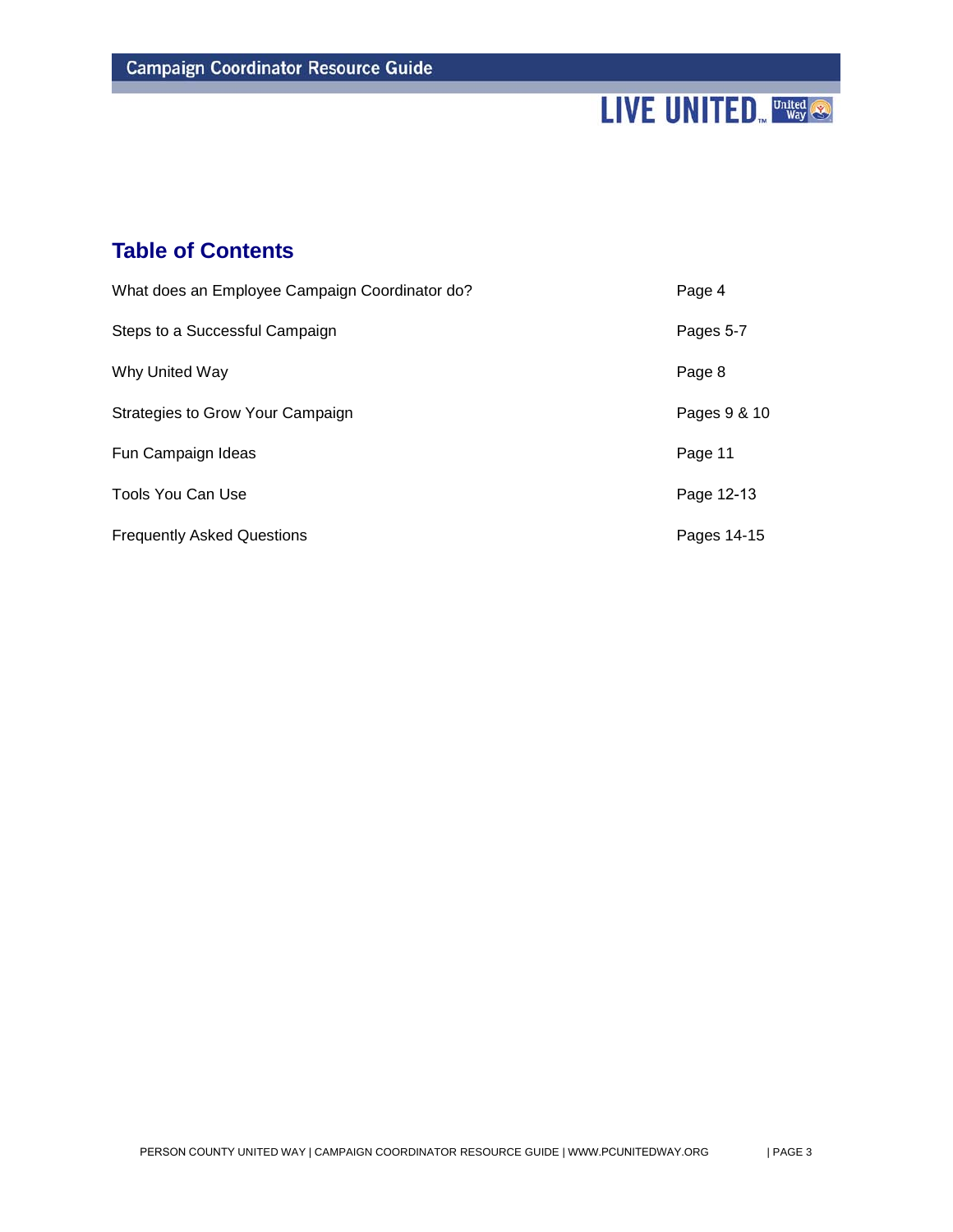# **What does an Employee Campaign Coordinator do?**

Position Description: Employee Campaign Coordinator (ECC)

Goal: To enable your co-workers to participate in creating a stronger community by planning, organizing and coordinating a successful United Way campaign within your company.

Key Responsibilities:

- Work closely with your CEO, and United Way staff member.
- Develop an effective campaign plan including dates, goals, etc.
- Recruit a team of volunteers or committee members to assist you.
- Request speakers and materials from United Way.
- Coordinate the distribution and collection of campaign materials.
- Coordinate your company's kick-off and recognition events.
- Promote the campaign throughout your company.
- Encourage leadership giving in your campaign.
- Encourage giving of time, talent, and resources among your co-workers.
- Educate your co-workers about United Way.
- Make your company campaign fun!
- Complete your Report Envelope and send it with pledge forms to United Way.
- Thank your donors and volunteers.
- Evaluate and make recommendations for next year.
- Visit United Way's website at www.[pcunitedway](http://www.uwfoxvalley.org/).org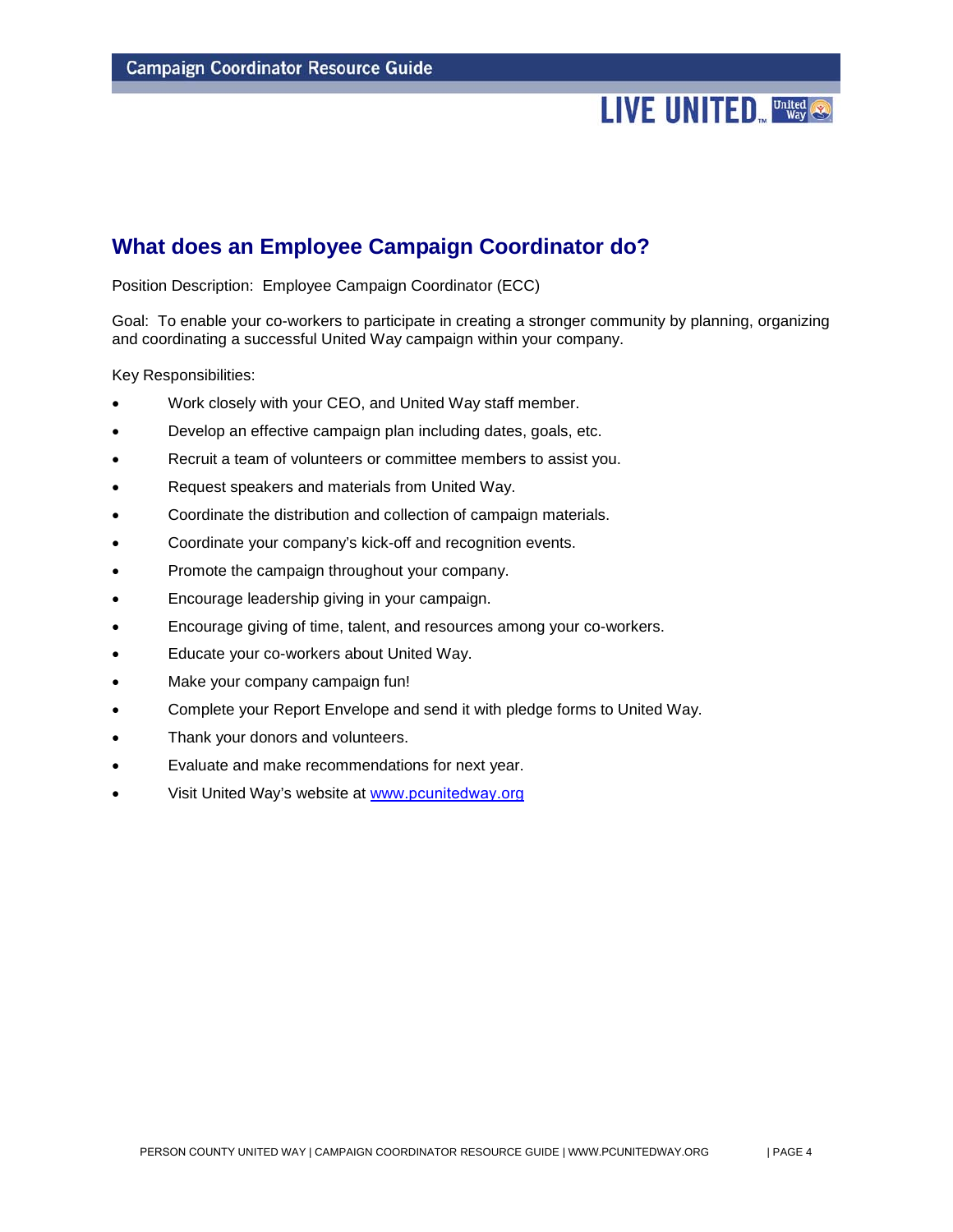# **Steps to a Successful Campaign**

## **1. Getting Started**

Know your organization's United Way history. Talk to last year's coordinator and find out what worked and what didn't work.

## **2. Enlist Support**

Secure top level management support by asking your CEO to commit to one or more of the following:

- To insure succession planning, ask your CEO to appoint next year's coordinator to help you.
- Ask your CEO to encourage donors by providing incentives for giving (incentive ideas on page 11).
- Find out if your company has a matching gifts program.
- Encourage your CEO to speak about the benefits of giving to United Way at your employee group meetings or write a letter of support (sample letter on page 13.)

Recruit a committee representative of different departments in your organization.

- Remember the benefits of TEAM Together Everyone Accomplishes More.
- Clearly define the role of your volunteers and how much time they will commit to the campaign.

Arrange for support and materials from United Way. A United Way Representative is available to help you. Here are a few ways a United Way staff can help:

- Provide campaign materials, information and support.
- Make presentations in your employee meetings.
- Arrange for a member organization speaker
- Coordinate company wide bingo game with weekly numbers emailed to co-workers

## **What Makes a Great Committee Member:**

- **Enthusiasm**
- **Knowledge of and belief in United Way**
- **Willing to set an example by giving to United Way**
- **Well respected**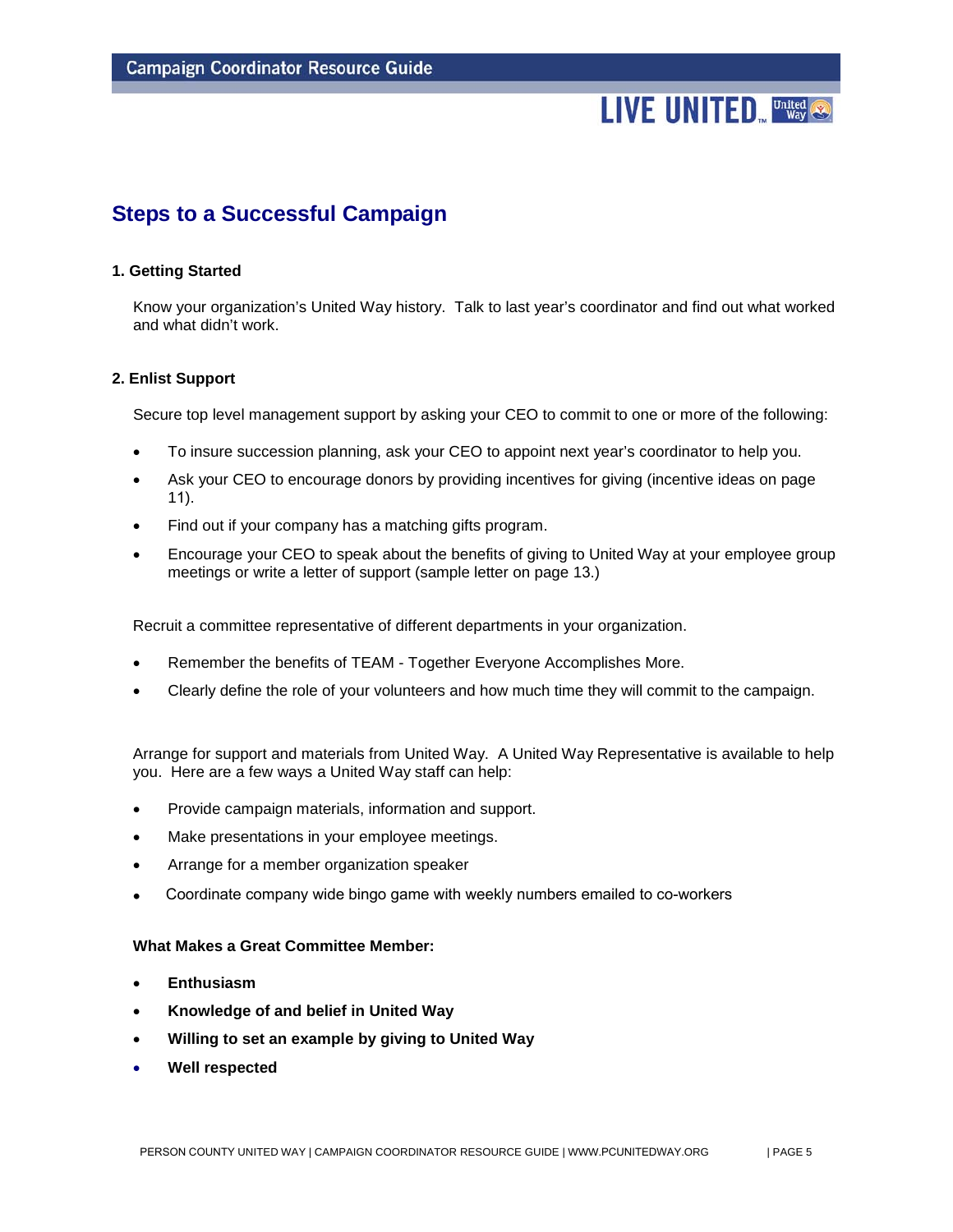### **3. Decide on a Solicitation Style**

Decide on the best method of approaching fellow employees—group, individual, or both.

Group Solicitation: Employees are brought together to hear the United Way message and then are asked to fill out their pledge cards at the end of the presentation. Group solicitation allows for best use of time, a uniform message and less follow-up.

Individual Solicitation: This is a one-on-one ask for an employee to make a gift. This style requires more volunteers but personalizes the campaign and gives you the opportunity to answer individual questions.

Both: Hold one group meeting or a series of group meetings and use the one-on-one method as a means of follow-up for those who couldn't attend a group session.

#### **4. Set Clear Goals and Develop a Campaign Plan**

Analyze past campaigns and set realistic goals. Set an increase based on one or more of the following areas:

Percent Participation: Divide the total number of givers by the total number of employees to get your percent participation. United Way recommends setting a goal of 100% solicitation instead of 100% participation to give everyone an opportunity to give.

Dollars Raised: Consider raising your dollar goal by a percentage over the previous year's goal. Be sure to include your employer's corporate gift in total amount raised.

Average Employee Gift: Determine your company's average gift by dividing your total campaign by the number of givers.

Per Capita Gift: This amount is calculated by dividing the total campaign amount by total number of employees.

# **Advantages of Group Meetings**

#### **Flexibility:**

The group meeting can be adapted to work successfully in any organization's schedule; a 15-minute United Way presentation can be incorporated into a staff or department meeting.

## **Efficiency:**

The campaign can be completed in two weeks or less with a minimal amount of production time.

#### **Effectiveness:**

The positive spirit and educational approach of the group meeting fosters a greater spirit of giving in a greater number of people.

#### **Consistency:**

The United Way message is presented in a consistent manner to the workforce.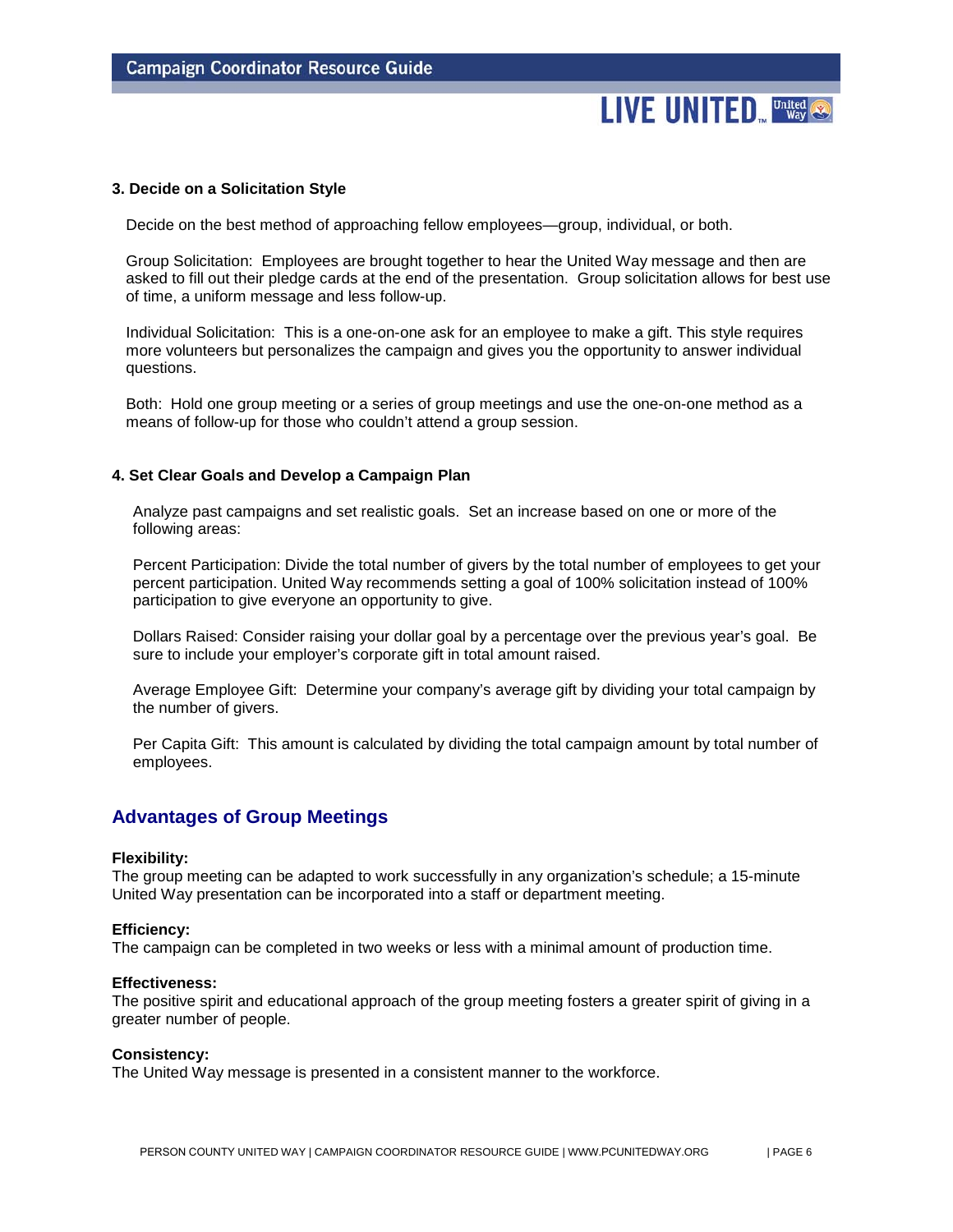## **5. Promote Your Campaign**

Use United Way brochures, posters; give away items, and thermometers to build awareness of the upcoming campaign. United Way provides these at no cost to your organization.

Try placing United Way information in unexpected places, such as on the back of restroom stall doors or in employee pay envelopes.

Promote and publicize your campaign in employee newsletters, e-mail and other in-house communication tools.

Increase employee awareness by creating a little friendly competition among departments.

Prizes and incentives can also create interest. If you have a budget, you can order items from the United Way catalog. (See page 11 for a list of free incentive ideas.)

## **6. Educate Your Employees about Your Local United Way**

Campaign Emails: Prepared emails for you to share with co-workers.

Speakers: United Way staff members, as well as member organization representatives can tell you about the programs their organizations offer that are funded by United Way.

Personal Testimonies: Whether we realize it or not, most of us have been touched by a United Way agency. Some of your co-workers may be willing to share their own personal stories.

Contact United Way to arrange for use of a Speaker.

## **7. Implement the Campaign with a 100% Ask**

Start by making a gift yourself. It is easier to ask someone else to give when you give yourself.

Personalize each pledge card to help you make sure everyone is asked. You can preserve the confidentiality of the gift by placing the pledge card in an envelope or you may also run a campaign on a secure, confidential website for those who wish to make their pledge paperless.

Make sure every employee is given the opportunity to give. Be sure to include employees who are part time, temporary, travel or work off-site.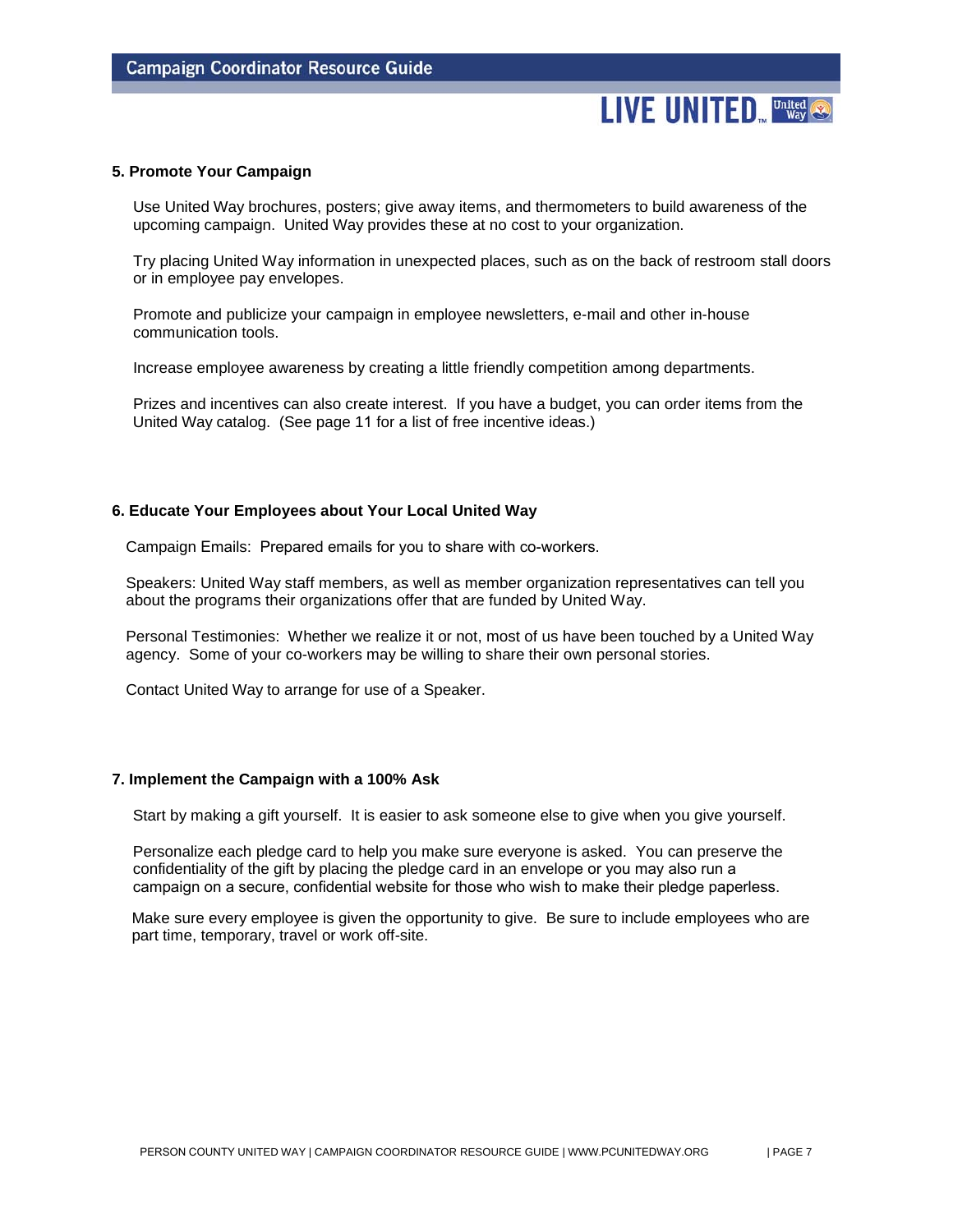#### **8. Report and Celebrate Your Results**

Collect all pledge cards. Make sure all payroll deduction cards are signed and turned in to your payroll department.

Summarize all campaign information on the Report Envelope. If you choose to also include an online option for your campaign, a final report will be provided to you. Enclose cash, checks, and copies of all pledge cards. Be sure we have enough information to recognize your employees for Leadership Giving.

Report your final results to your fellow employees and thank them for participating. Some ways to say thank you are as follows:

- Hold a thank you event for employees
- Send a thank you letter from the CEO
- Send personalized thank you notes
- Put together goodie bags to thank your committee

# **Why United Way**

United Way makes a difference in our community. Your contributions are working year round improving the lives of your family, friends, and neighbors.

United Way is effective because it is . . .

#### **Local**

Your donation works right here in our own community. United Way is the best way to help the most people in Person County.

#### **Efficient**

Thanks to the dedication and commitment of many community volunteers and a small staff, United Way is able to maintain a low overhead. United Way is the most efficient way to help the most people.

#### **Accountable**

Trained volunteers review agency programs and budgets. United Way makes sure your gift supports programs that have proven they meet the need and change lives. United Way is the smartest way to help the most people.

#### **Expert**

United Way continuously evaluates our community's diverse needs and directs funds to those areas that have the most positive impact in our community, thus making United Way an expert in helping the most people.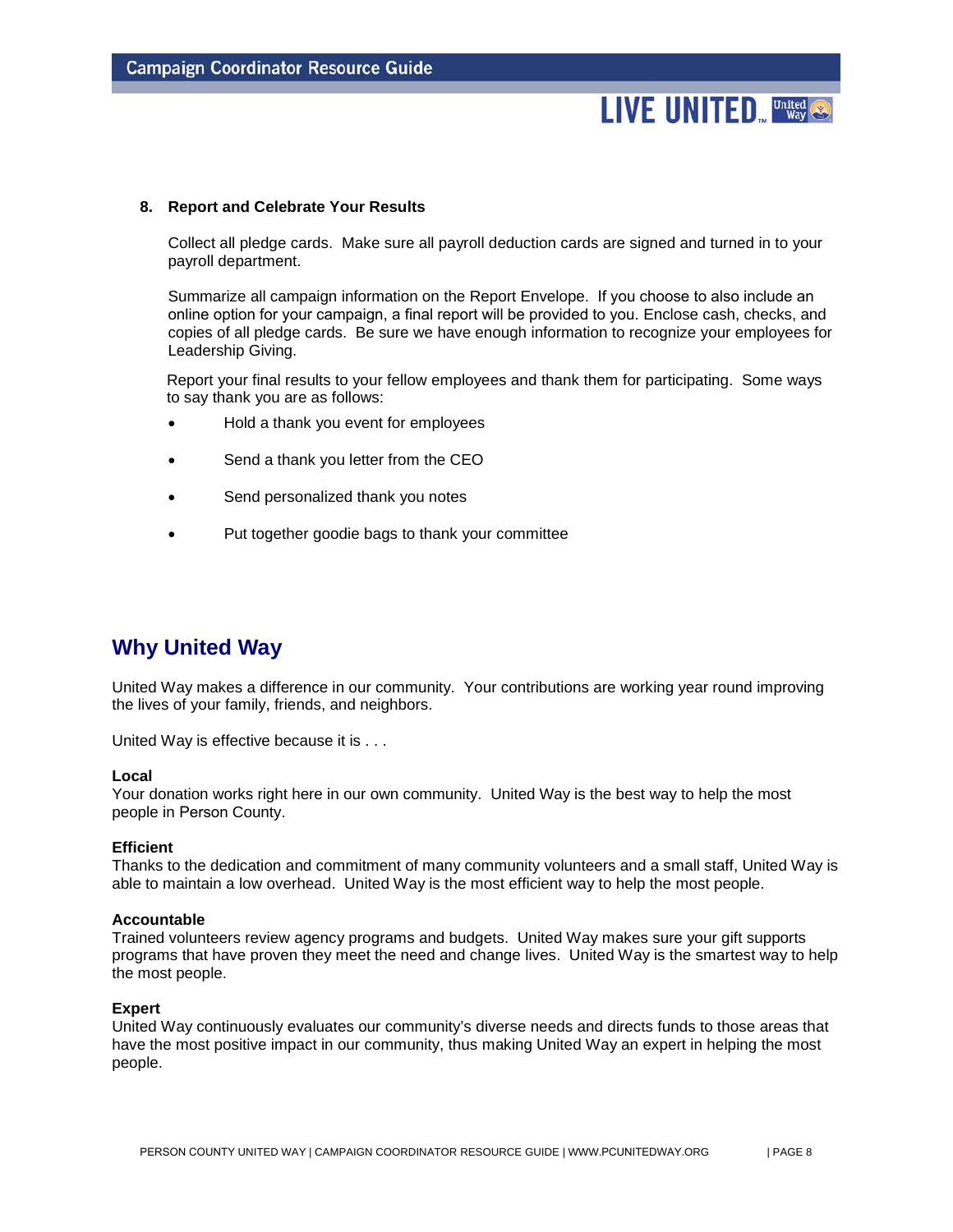# **Strategies to Grow Your Campaign**

# **Loyal Contributors**

The Person County United Way wants to recognize our Loyal Contributors and encourages you to do the same at your organization. A Loyal Contributor is someone who has donated in any amount to the United Way (any United Way) for ten years or more. This is new to us and we are working on ways to recognize these individuals. At your organization you could hold a special reception, breakfast or luncheon for these special individuals. Or hold a special drawing for these individuals.

# **Leadership Giving**

The Person County United Way wants to recognize individuals and families whose combined giving achieves giving levels of \$1,000.00 or more. A family's giving is recognized at the appropriate level regardless of the amount from one family member or another.

- If possible, determine who to target for your leadership giving campaign by salary range, management level, or donors who are already close to that level of giving.
- Ask the CEO about hosting a breakfast, reception, or other meeting to kick off your leadership campaign prior to your employee campaign.
- Send personal invitations from your CEO to the potential leadership givers. Use the sample agenda on page 12. Be sure to include the following:
	- CEO explains leadership giving and gives personal endorsement.
	- CEO explains matching gifts program if your company has one.
	- CEO asks employees to consider giving at a leadership level.
	- Break it down into a palatable amount; for example, "you can be a leadership giver for just \$2.73 a day—the cost of a cup of coffee or a soft drink." Spouses may combine gifts for recognition. (Be sure they complete section on pledge form.)
	- Follow-up with those who were unable to attend your meeting.
	- Report all results with appropriate documentation for recognition and say thank you.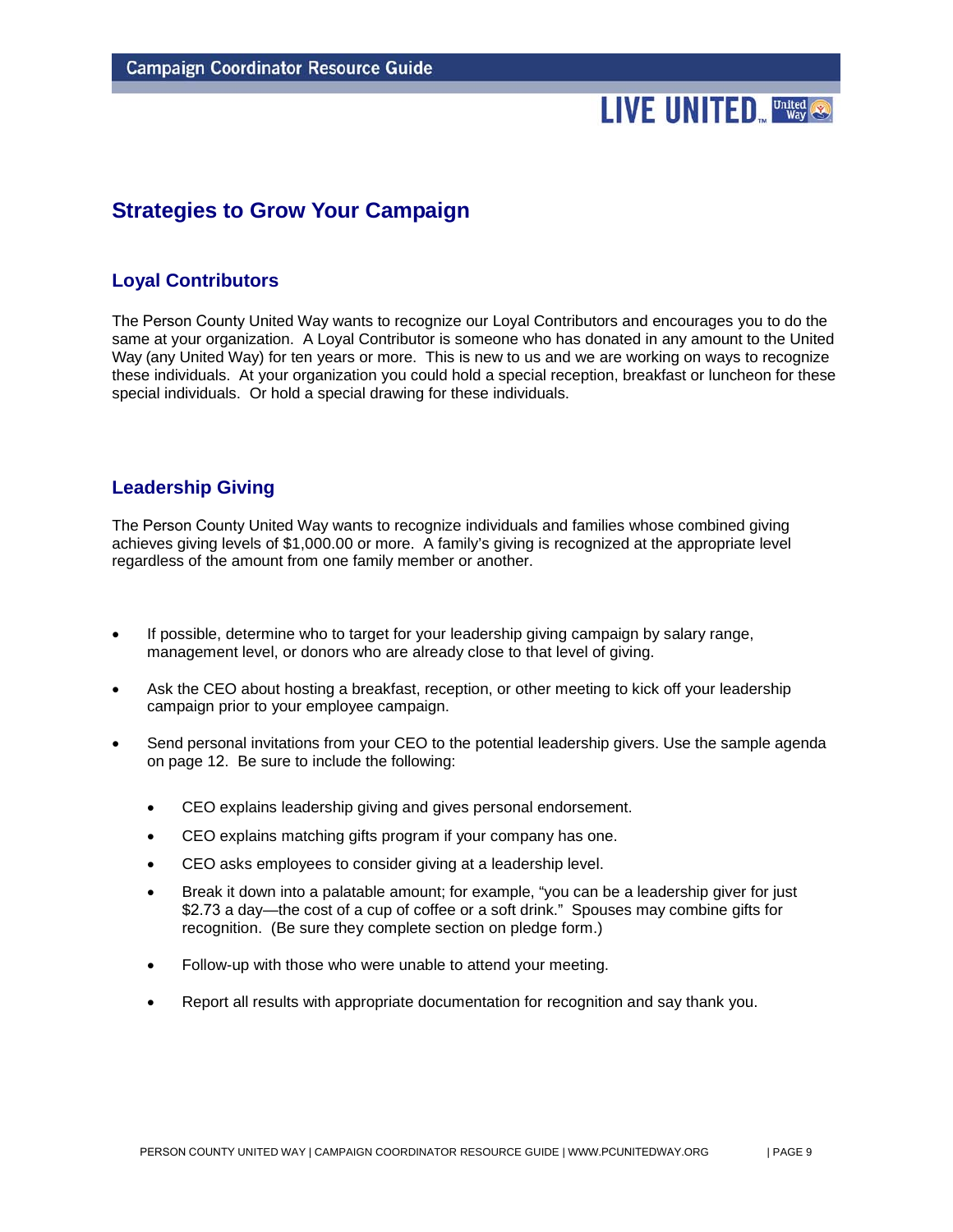# LIVE UNITED<sub>w</sub> United **Co.**

# **Strategies to Increase Giving**

| <b>Increasing Participation</b>                                                                                                       | <b>Increasing the Average Gift</b>               |
|---------------------------------------------------------------------------------------------------------------------------------------|--------------------------------------------------|
| Hold an "early bird" drawing for everyone who                                                                                         | Give employees time off for giving at a certain  |
| turns in a pledge form by the end of each                                                                                             | level. For example, a day off for one hour's pay |
| employee meeting                                                                                                                      | per month.                                       |
| Hold a drawing at the end of the campaign for                                                                                         | Stress the ease of giving through payroll        |
| everyone who participated.                                                                                                            | deduction.                                       |
| If you make your goal, have a party.                                                                                                  | Hold a leadership giving campaign.               |
| Give everyone the opportunity to hear about                                                                                           | Ask employees to give up one soft drink per week |
| United Way and an opportunity to give.                                                                                                | and increase their gift by that amount.          |
| Use an incentive such as Dress Casual Days or<br>ask United Way to coordinate an office bingo<br>game to encourage first time givers. |                                                  |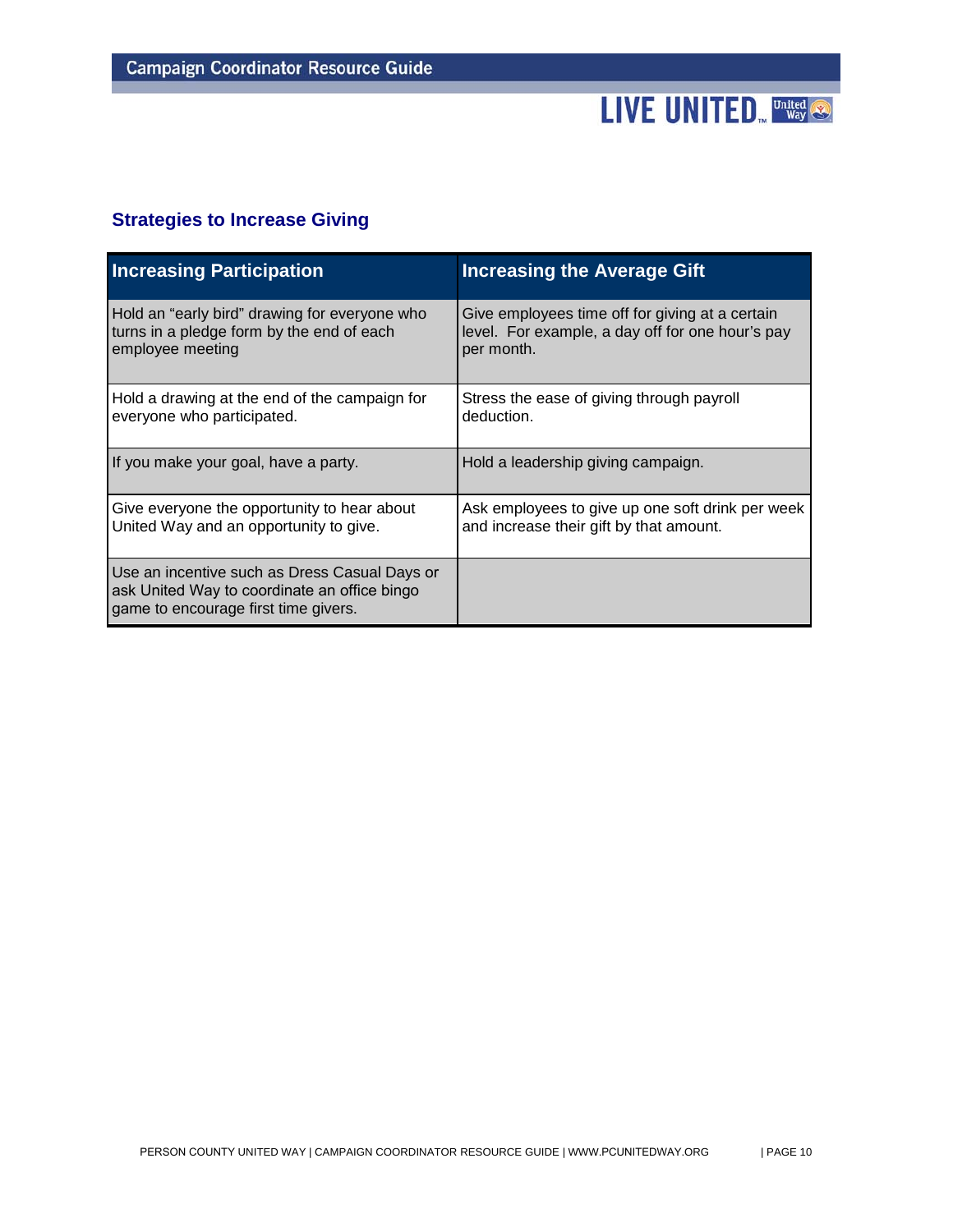# **Fun Campaign Ideas**

## **Special Events**

Special Events can add fun and excitement to the campaign. They make a great addition to the employee meetings and the Ask. To be successful, be sure to time your events so that employees don't think they take the place of the pledge. The ideas are limitless. Here are some to get your creative juices flowing:

Company wide Bingo game Golf or Putt-Putt Tournament Bake Sale Yard Sale Executive Dunking Booth Silent Auction Sell popcorn and soft drinks Agency Lunch and Learn Company Picnic or Cookout Ice Cream Social Pancake Breakfast **Carnival** Office Olympics Cutest Baby Picture Contest Crazy Legs Contest Guitar Hero Contest

Costume Contest or Party Campaign Slogan/Theme Contest United Way Games (Trivia, etc.) Pumpkin Carving Contest Cubicle Decorating Contest Chili Cook-off Ugliest Tie or Earring Contest Dress-up Day Employee Cookbook Creative basket contest & auction Recreate a television game show Office or United Way Treasure Hunt Softball Tournament Flower Sales Talent Show Karaoke Contest

# **Incentives**

Looking for some incentive ideas that you don't have to purchase?

Casual Day Premium parking space Time off with pay Extra lunch time Leave early passes Sleep in passes Drawing for CEO Car Wash Sporting Event Tickets

## **Themes**

Put more enthusiasm into planning your campaign by centering everything around a theme:

American Idol or Star Search Mardi Gras Building a Stronger Community A decade theme (1960's etc.) Sports (Football, NASCAR, etc.) **Olympics Oktoberfest** Survivor or Island theme LIVE UNITED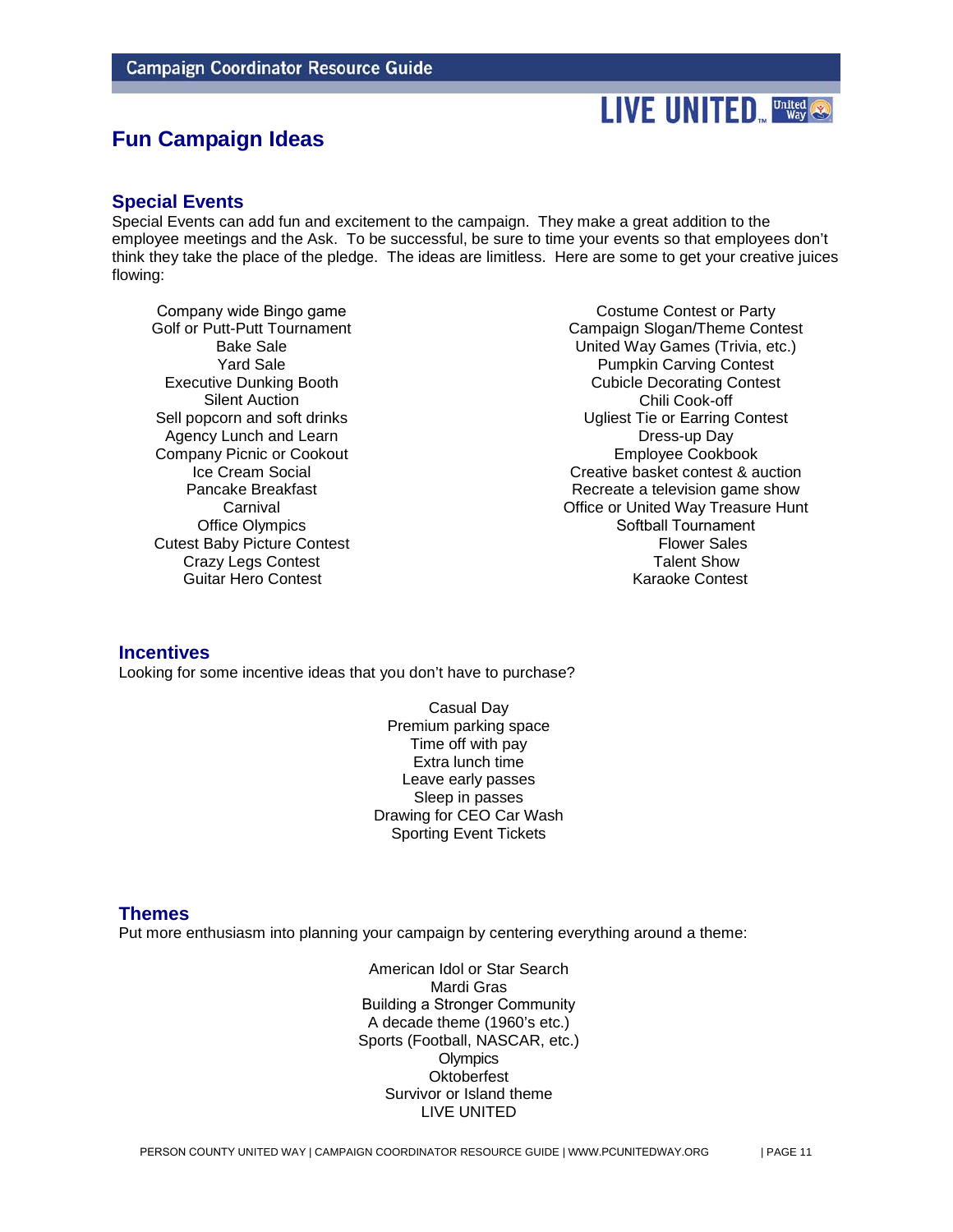# LIVE UNITED<sub>w</sub> United Co.

# **A Sample Campaign Plan**

Your key to success is to plan your campaign. Make your plan work for you by planning activities that best suit your organization.

| Week 1-Collaboration<br>Meet with upper<br>$\circ$<br>management.<br><b>Recruit Committee</b><br>$\Omega$<br><b>Members</b><br>Talk with account<br>$\Omega$<br>representative to set<br>dates and get materials | Week 2-Goal Setting<br>Meet with committee to<br>$\Omega$<br>assess last year's<br>campaign results<br>Set goals based on<br>$\circ$<br>desired outcomes. (See<br>United Way Award form<br>to choose a level) | Week 3-Planning<br>Decide on which special<br>$\circ$<br>events to try this year<br>Outline the campaign<br>$\circ$<br>time frame (two weeks<br>is recommended)<br>Assign responsibilities<br>$\circ$<br>to committee members |
|------------------------------------------------------------------------------------------------------------------------------------------------------------------------------------------------------------------|---------------------------------------------------------------------------------------------------------------------------------------------------------------------------------------------------------------|-------------------------------------------------------------------------------------------------------------------------------------------------------------------------------------------------------------------------------|
| Week 4-Advertise<br>Hang posters<br>$\circ$<br>Send e-mails<br>$\circ$<br>Announce campaign<br>$\circ$<br>dates at all meetings<br>Market the campaign in<br>$\circ$<br>an unusual way                           | Week 5-Campaign<br>Run campaign and<br>$\Omega$<br>events<br>Hold presentation by<br>$\circ$<br>inviting CEO and/or<br>account representative<br>to address employees                                         | Week 6—Wrap-up<br>Submit final results to<br>$\Omega$<br>United Way<br>Celebrate campaign<br>$\circ$<br>results<br>Say thank you to all who<br>$\circ$<br>participated                                                        |

# **Sample Meeting Agenda**

| $\bullet$ | CEO welcomes employees, endorses campaign and introduces United Way                                                                                                                       | 2 minutes  |
|-----------|-------------------------------------------------------------------------------------------------------------------------------------------------------------------------------------------|------------|
| $\bullet$ | United Way representative, video & member organization give presentation                                                                                                                  | 12 minutes |
| $\bullet$ | Employee Campaign Coordinator goes over pledge form, discusses incentives<br>and any other information pertinent to internal campaign, makes the ASK and<br>thanks everyone for attending | 6 minutes  |
|           | <b>TOTAL TIME</b>                                                                                                                                                                         | 20 minutes |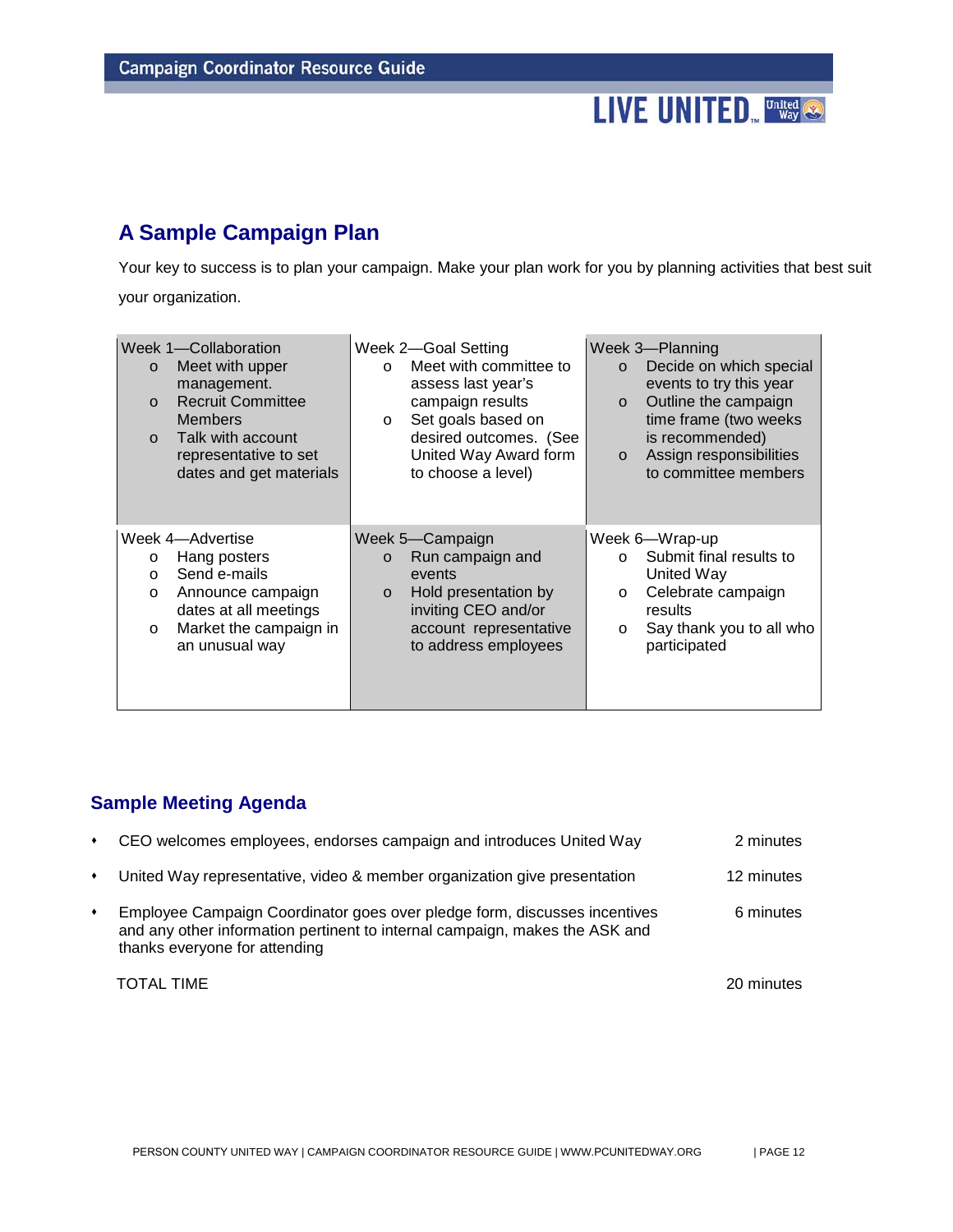# **Tools You Can Use**

# **Sample Letters**

### **Sample Letter No.1: Campaign Kick-off letter from Chief Executive Officer**

Dear Employee (personalize with employee name, if possible),

Throughout our personal and working lives, we have learned the value of teamwork. By working together as a team, we can accomplish so much more.

The Person County United Way offers a good example of just how powerful a force teamwork can be. Through an extensive network of volunteers and donors, United Way makes sure that a wide range of services are available to the people who live and work in our area. Locally, our United Way has a strategy to address issues in our community by aligning program services to meet community goals and to provide needed programs and services to individuals and families within our community.

When you give to The Person County United Way, you can be assured that your gift is going directly to the people who need it most.

Once again, I ask that you join with me in supporting our team effort and continue (company name)'s tradition of community support.

Sincerely yours,

#### **Sample Letter No. 2: Thank you letter at campaign's conclusion**

Dear Contributor,

Heartfelt thanks goes to each and every one of you who contributed to this year's United Way campaign. Once again, you have gone the extra mile to make our community a better place for us to live and work.

Many words come to mind to describe people like you: generous, concerned, and caring. You realize that when you give to United Way, you help ensure that a wide variety of needs are met, including services to the hungry and homeless, the sick and grieving, our youth and senior citizens, and so many more.

Your generous donation helped us raise a total of \$ for programs and services including food, shelter, healthcare, and countless programs and services funded by The Person County United Way. This exceeds last year's results by \_\_\_\_\_\_\_ percent. It's an accomplishment of which you can be proud.

Again, thank you for helping United Way to lend a helping hand to those in need.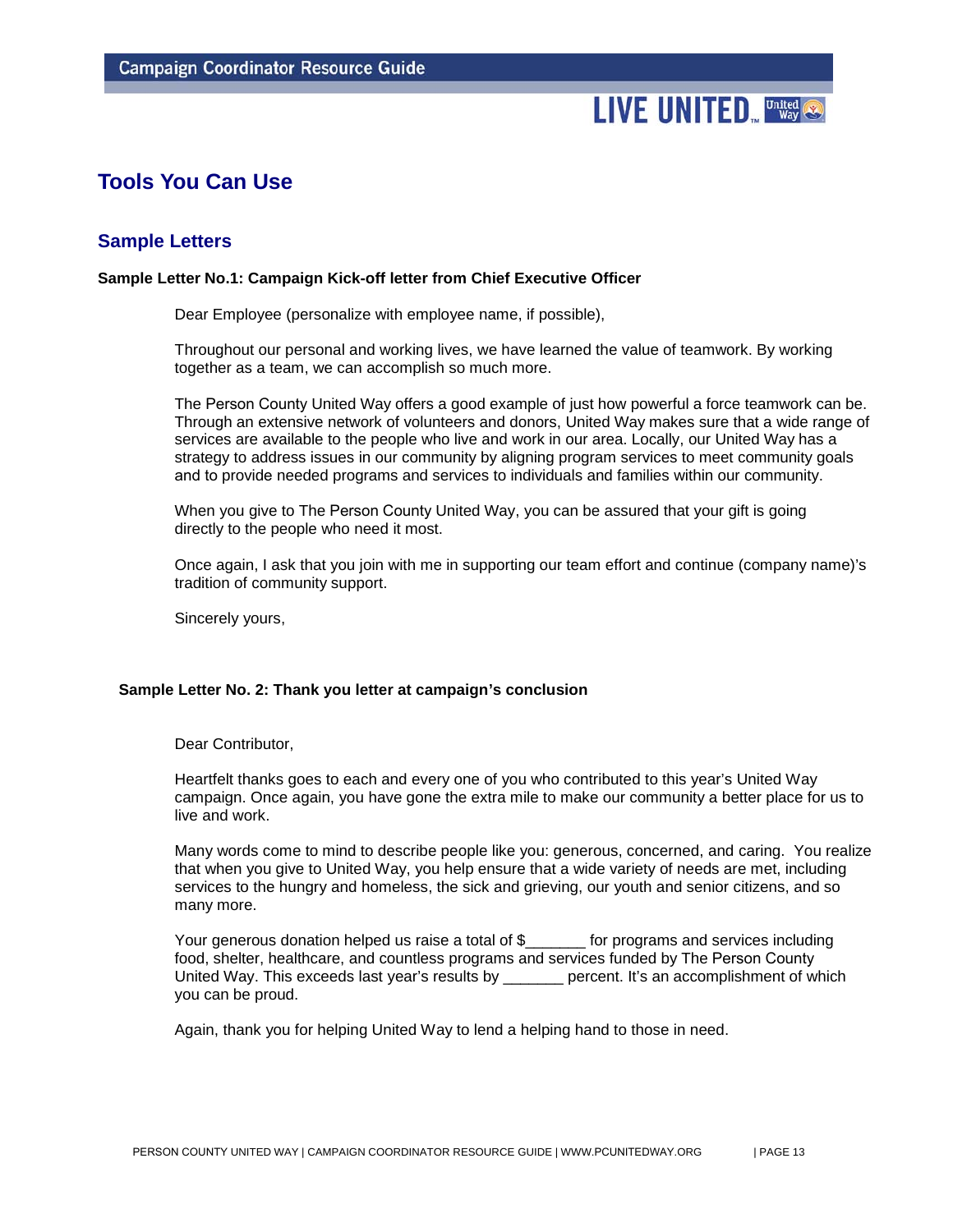# **Frequently Asked Questions**

## **Q: What is United Way?**

**A:** United Way mobilizes resources to meet community needs. United Way raises funds during an annual community campaign from businesses, employee groups and individuals. Funds raised are invested in local programs to improve lives and build a strong community. United Way is unique in its volunteer review of program services, in which local volunteers make annual funding recommendations. Each United Way is local and independent, choosing its funding criteria and priorities to fit the local community. Local United Ways come together through their affiliation with the national trade organization, United Way Worldwide.

#### **Q: What is the Community Action Fund?**

**A:** Dedicated volunteers evaluate local programs from United Way Member Organizations and make sure United Way

funding is making the greatest impact possible. You don't have to decide between helping children, seniors or<br>individuals needing a warm meal and a place to stay. United Way's Community Fund improves our individuals needing a warm meal and a place to stay. community by wrapping services around families and individuals by funding programs addressing all these issues. United Way's Community Fund takes a proactive approach to supporting education, family and individual development and supports services for those who are in need.

## **Q: How are Community Fund funding decisions made and by whom?**

**A:** All programs are reviewed and evaluated by local citizens serving as volunteers on our Allocations Committee. The

committee considers each agency's program application against variables that include – the administration of the program or service, its goals and effectiveness, and the need in our community. The committee then makes appropriate program and funding recommendations to the United Way Board of Directors. The United Way Board of Directors has the final authority to determine program funding.

## **Q: How do agencies join United Way?**

**A:** Any non-profit health and human service agency may apply to join the United Way. Agencies interested in applying must meet the following criteria:

- Agency must be chartered as a not for profit corporation in the State of North Carolina
- Agency must be registered as an organization established as a charitable organization with the Attorney General of the State of North Carolina.
- Agency must be established as a Section 501 ( $c$ ) (3) under the IRS for two years.
- Agency must have a Federal Employee ID Number (FEIN)
- Agencies must also follow the guidelines and policies of the Person County United Way.